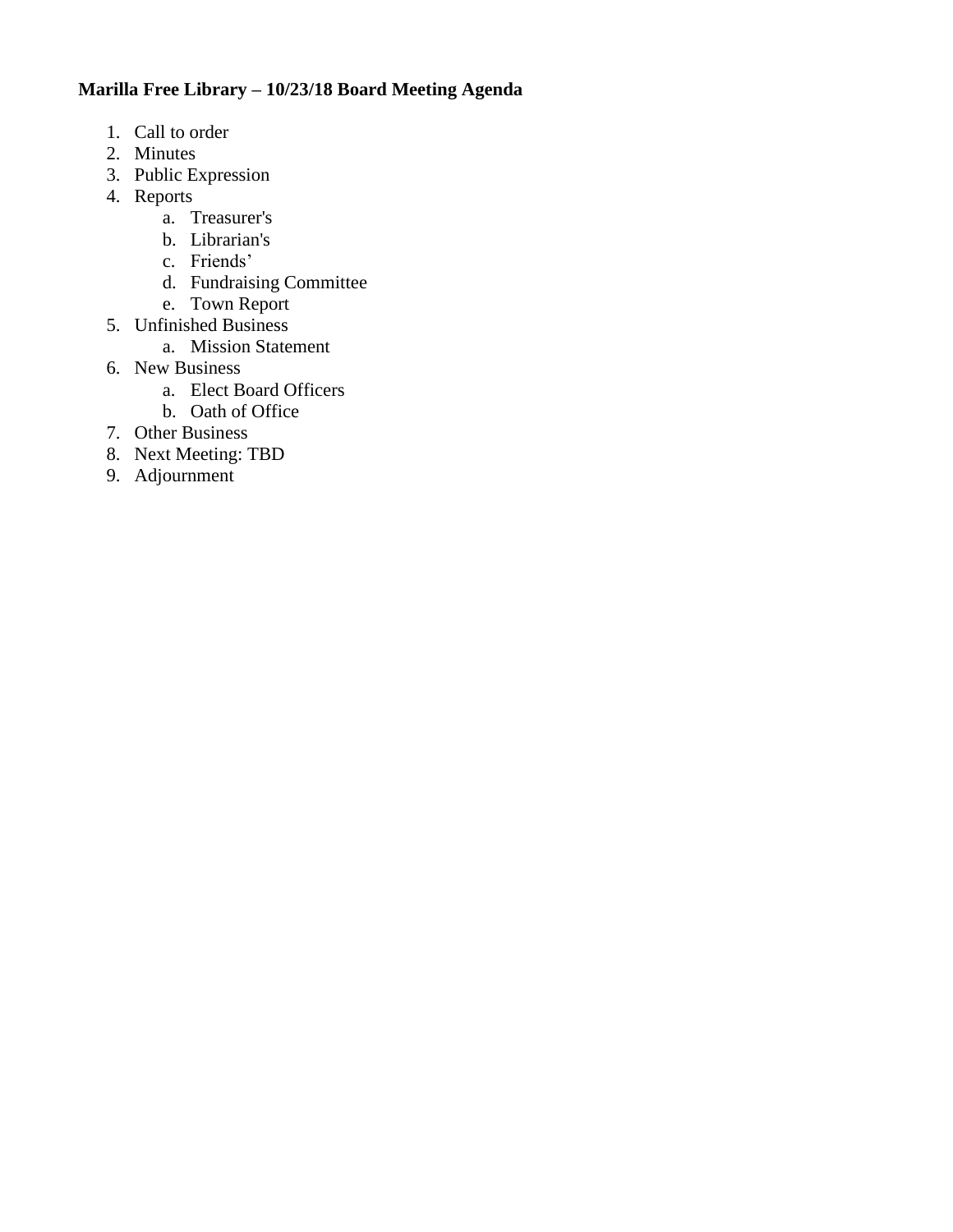# **Marilla Free Library – 10/23/18 Board Meeting Minutes**

- 1. Call to order 6:08pm. *In attendance*: Shannon Thompson, Kristen Matthews, Martha Mummery, Marsha Wingate, Rachelle Walker, Judy Farmer and Joanne Goellner.
- 2. Minutes September's meeting minutes were approved as written. *I*<sup>st</sup> motion from Marty *Mummery, 2nd by: Rachelle Walker. All in favor with none opposed.*
- 3. Public Expression no public expression
- 4. Reports
	- a. Treasurer's *(for full account details including all transactions and balances, see the Treasurer's Report on file at the library)* Marsha updated the board regarding September's finances and account transactions. *A motion was made by Marty Mummery and 2nd by Judy Farmer to approve the Treasurer's Report as presented. All in favor with none opposed.*
		- Due to limited hours, changing names on accounts due to new officers and the possibility of easier access, the library is considering moving accounts to a different bank. Options will be explored and discussed at future meetings.
	- b. Librarian's (*see attached Librarian Report for complete details)*
		- Circulation, laptop use, and wireless usage were all up. Patron count was down as was computer usage.
		- Fall Programs are underway. Lego Club met twice and Cris Johnson Spooky Magic show had a good turn-out with 32 patrons/kids in attendance. Fall story hour was cancelled due to little interest. The Library may explore other dates/times or have special story hours.
		- The broken laptop has been repaired and returned.
		- The library received a donation of \$10 from Amigone Funeral home in memory of Teresa Rapp.
	- c. Friends' The Friends book sale went well. They are considering the new dates for next year with the possibility of dropping Sunday, which was slow. They are also exploring the possibility of holding a spring sale combined with another fundraiser as well as maybe purchasing a shed to store books.
	- d. Fundraising Committee no meeting
	- e. Town Report Bonnie Waterman (liaison) was not present.
- 5. Unfinished Business
	- a. Mission Statement after discussion, the board revised and adopted the Marilla Free Library Mission statement to be: The Marilla Free Library is dedicated to providing access to information, supporting life-long learning, and encouraging a love of reading through resources, programs and services. (*see attached Mission Statement for previous versions*)
- 6. New Business
	- a. Elect Board Officers The position of President, Vice President, Treasurer and Secretary ran unopposed. Secretary Joanne Goellner cast one ballot for Rachelle Walker as President, Martha Mummery as Vice-President, Marsha Wingate as Treasurer and Joanne Goellner as Secretary.
	- b. Oath of Office All members of the trustee board took their oath of office to renew their terms.
		- 3 years: 2016-2019: Joanne Goellner
		- 4 years: 2016-2020: Marty Mummery
		- 5 years: 2016-2021: Judy Farmer, Rachelle Walker
		- 5 years: 2018-2023: Marsha Wingate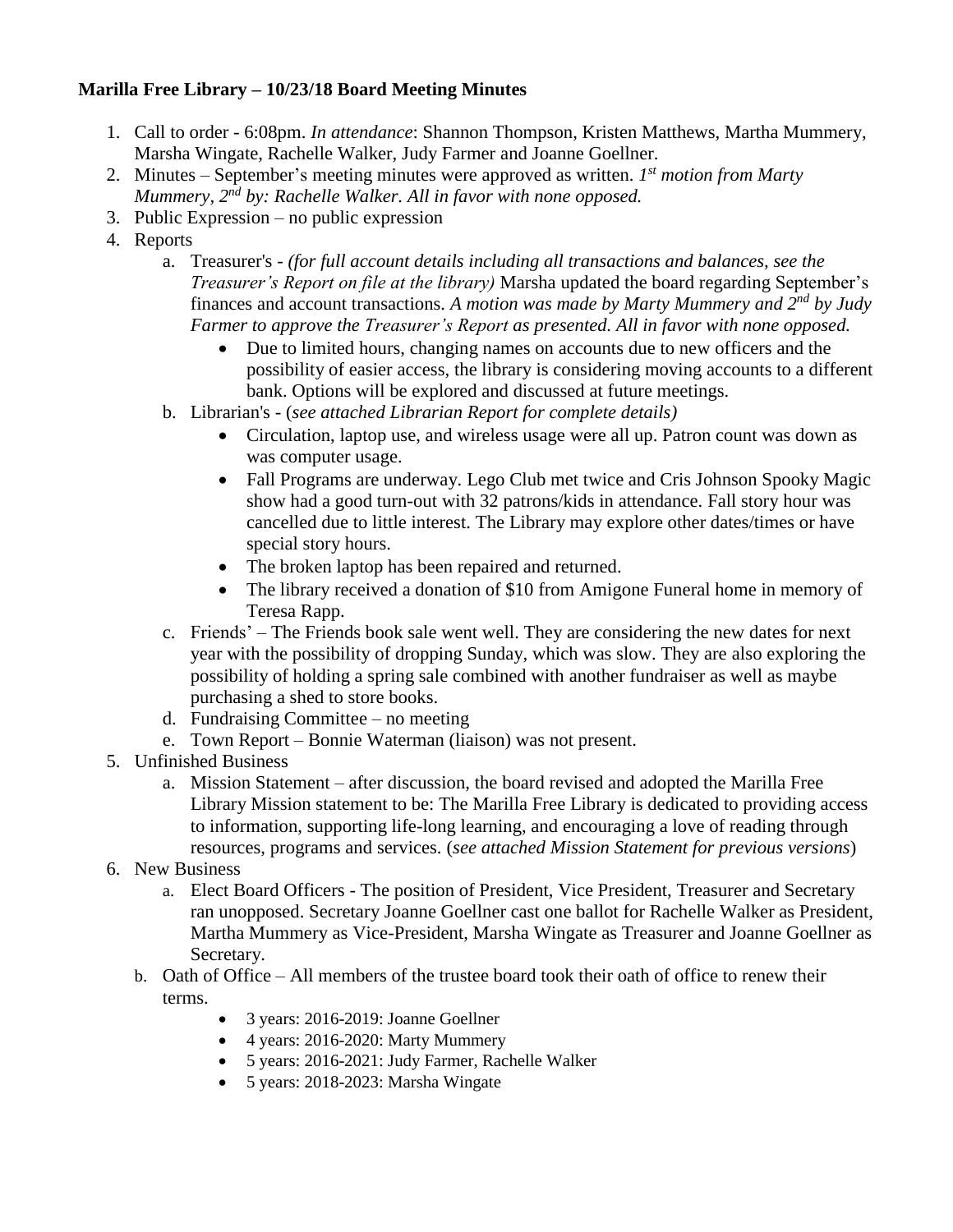- 7. Other Business The board regretfully accepted the resignation of Kristen Matthews, trustee and former board president effective immediately. Kristen was thanked for her dedication and service to our library.
- 8. Next Meeting: 11/20/18 @ 6:30pm
- 9. Adjournment *A motion was made by Judy Farmer to adjourn the meeting at 7:30pm. Martha Mummery made a second motion. All in favor with none opposed.*

**Minutes respectfully submitted, November 2nd, 2018, by Joanne Goellner, secretary.**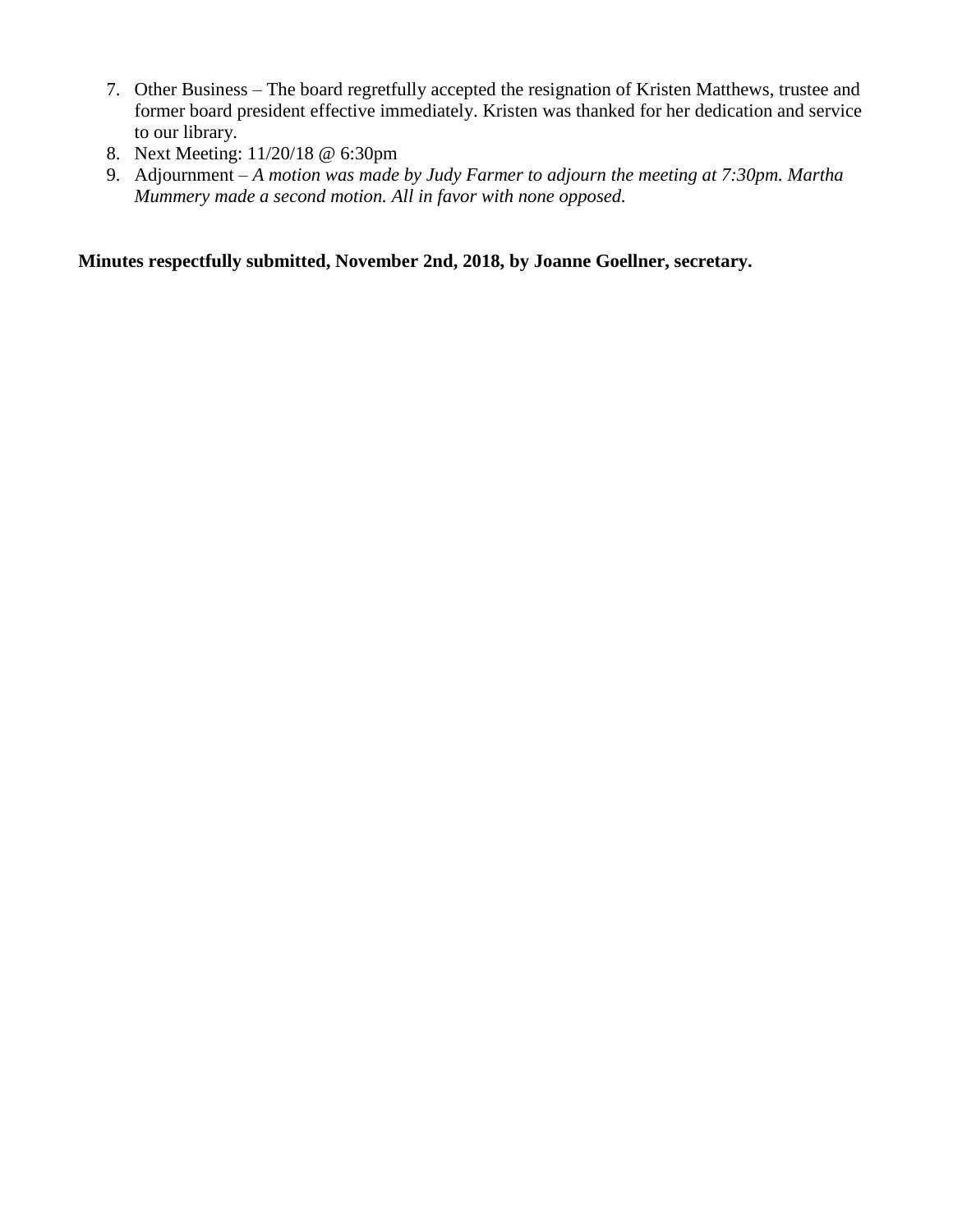#### **Librarians Report -** October 23, 2018

#### *Operating Budget*

#### *Receipts*

September Receipts: \$ 255.55 **Receipts** year to date: \$ 3,326.96 This represents fine/copy/print revenue. This year our revenue commitment is \$4,462.

### *Expenditures*

September: \$0 **Expenditures** year to date: \$ 2,558.54. This year our expenditure allotment is \$5,200.

### *Circulation*

September was 2,573. This was up by 32 or 1.3% Year to date is 29,000. This is up by 88 or 0.3%

### *Computer Use*

September was 94. This was down by 4 or -4.1% Year to date is 839. This is down by 86 or -9.3%

### *Laptop Use*

September was 18. This was up by 16 Year to date is 61. This is up by 33

### *Wireless Usage*

September was 113. This was up by 6 or 5.6% Year to date is 1,068. This is down by 55 or -4.9%

### *Patron Count*

September was 1,252. This was down by 284 or -18.5% Year to date is 13,450. This is down by 1,144 or -7.8%

Statistical Information comparing the Marilla Free Library to other libraries can be found at [www.buffalolib.org/aboutthelibrary/statistics/index.asp](http://www.buffalolib.org/aboutthelibrary/statistics/index.asp)

### **Fall Programs**

- **•** Lego Club Thursday, September 20<sup>th</sup> at 6:00 pm for ages 5 and up (4 attended)
- **Lego Club –** Thursday, October 18th at 6:00 pm ages 5 and up **(5 attended)**
- **Spooky Magic** with Cris Johnson Saturday, October 20<sup>th</sup> at 1:00 pm All Ages [\$275]
- **Dragons and Unicorns –** Thursday, October 25<sup>th</sup> at 6:00 pm for ages 3-6 (Central)
- **Special Halloween Story Hour with Ms. Shannon–** Tuesday, October 30th at 6:00 pm for ages 3-6
- **Nature Play –** Saturday, November 10<sup>th</sup> at 11:00 am for ages 6-10

### *Other*

- **Laptop 2 was returned 9/17/18**
- **Minimum Standards Trustee Education Requirements**